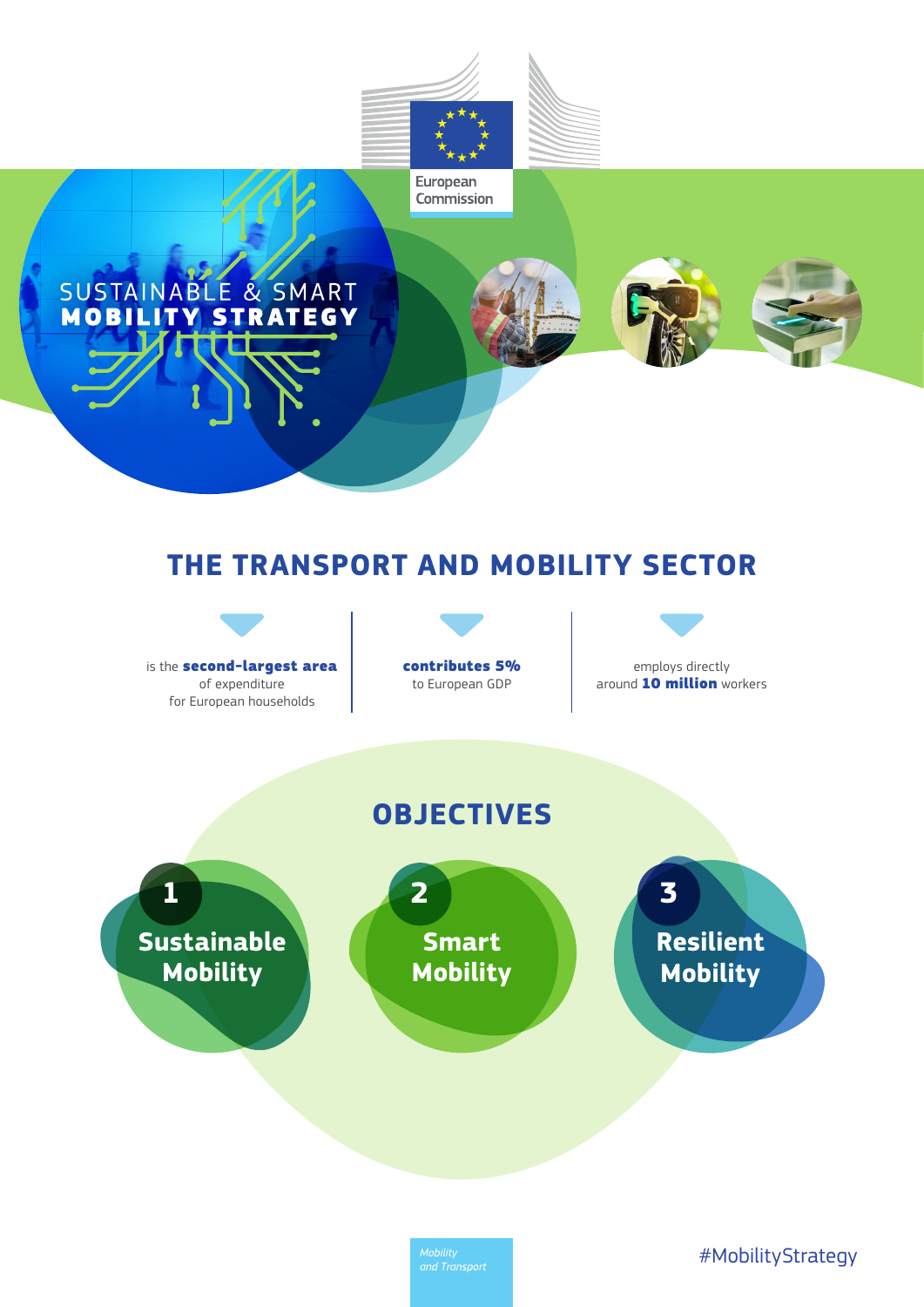

## **WHAT DOES THE FUTURE LOOK LIKE?**



greenhouse gas emissions in transport by 2050

#### Reducing its dependence on fossil fuels



By 2030, there will be at least 30 million zero-emissions cars and 80 000 zero-emission lorries in operation.



By 2030, there will be at least 100 climate-neutral cities in Europe. Scheduled collective travel under 500 km should be carbon neutral by 2030 within the EU.



Zero-emission large aircraft will become ready for market by 2035.

Making alternative choices available



All large and medium-sized cities put in place their own sustainable urban mobility plans by 2030.



Traffic on high-speed rail will double by 2030. By 2050 rail freight traffic will double.



Transport by inland waterways and short sea shipping will increase by 25% by 2030.

### Pricing to reflect environmental impact



The internalisation of external costs of transport at the latest by 2050 will ensure that those who use transport will bear the full costs rather than leaving others in our society to meet them.